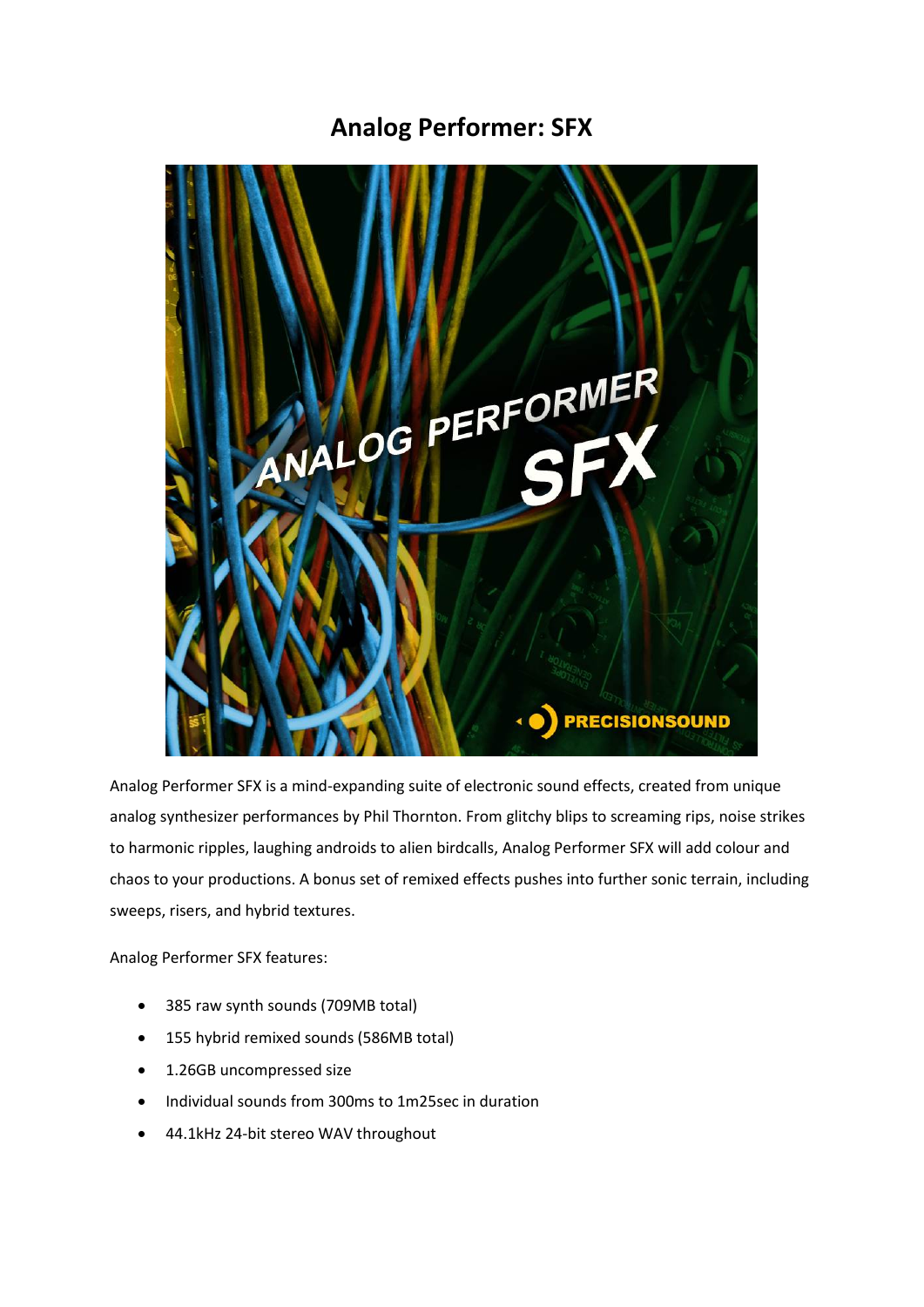## **Contents**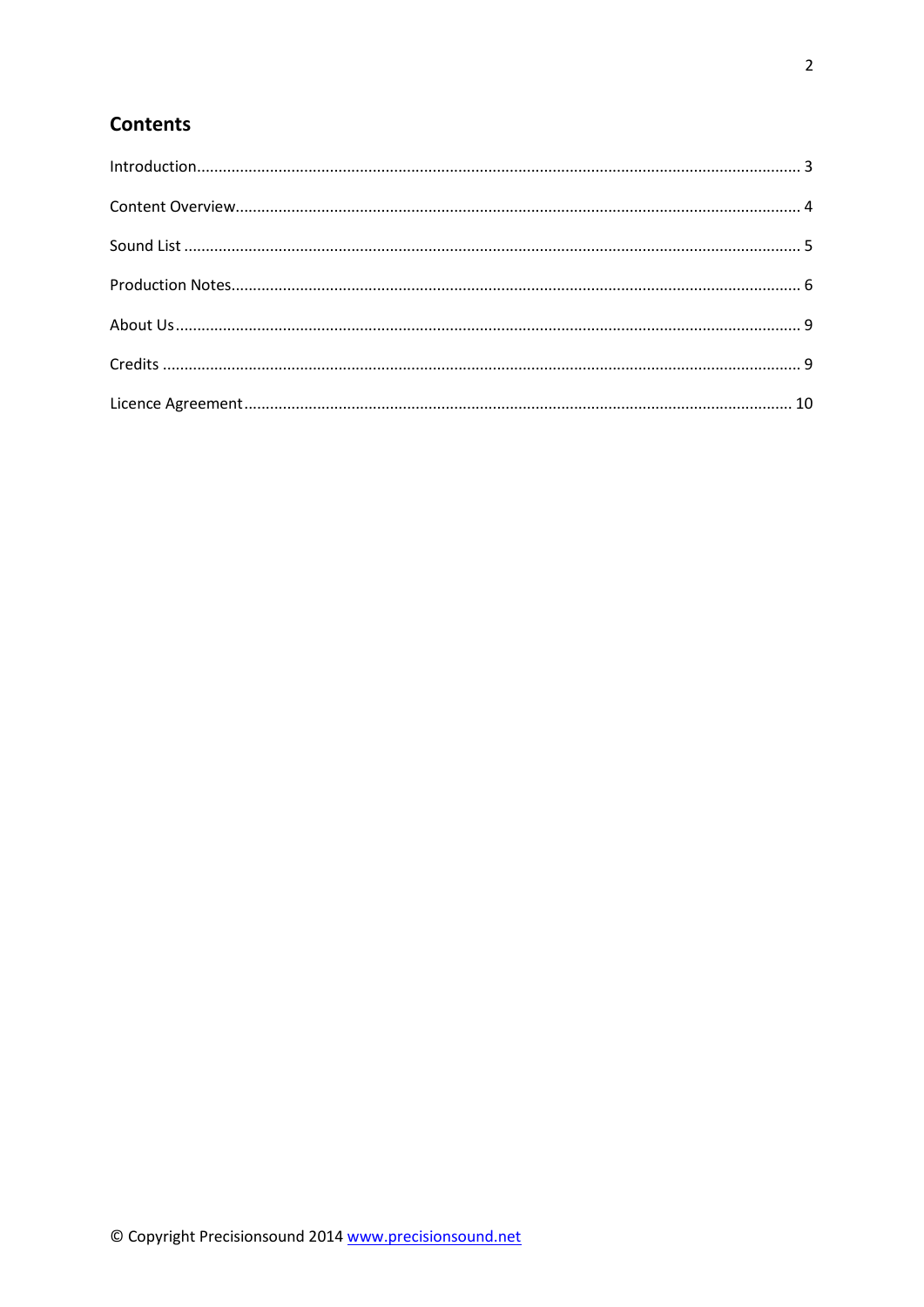### <span id="page-2-0"></span>**Introduction**

Analog Performer SFX gives you a comprehensive library of 540 exotic analog sounds useful for adding an otherworldly touch to your productions. It showcases the unique sounds of the Moog Source and Korg MS-20/MS-50 synthesisers, performed by synth expert and best-selling ambient artist Phil Thornton.

Using Phil's personal collection of gear, the library was crafted from exclusive performances on the Moog Source complemented by the MS-20's dual filter, Korg SQ-10 analog sequencer, and MS-50 modular expander.

The combination of synth programming and live improvisation gives this library an unmistakable character – hovering between vintage sci-fi and futuristic electronica – that can't be matched by software synths or computer-based sequencing.

Analog Performer SFX is ideal for use with the Analog Performer Uptempo, Downtempo, and **free**  Nano loop libraries that are also available from [www.precisionsound.net.](http://www.precisionsound.net/) Check them out!







We'd love to hear the music you make with Analog Performer SFX, and what you'd like to see in our future products.

Write to us a[t info@precisionsound.net,](mailto:info@precisionsound.net) or join the discussion at Phil Thornton's 'Church of Moog' Facebook page: [http://www.facebook.com/TheChurchOfMoog.](http://www.facebook.com/TheChurchOfMoog)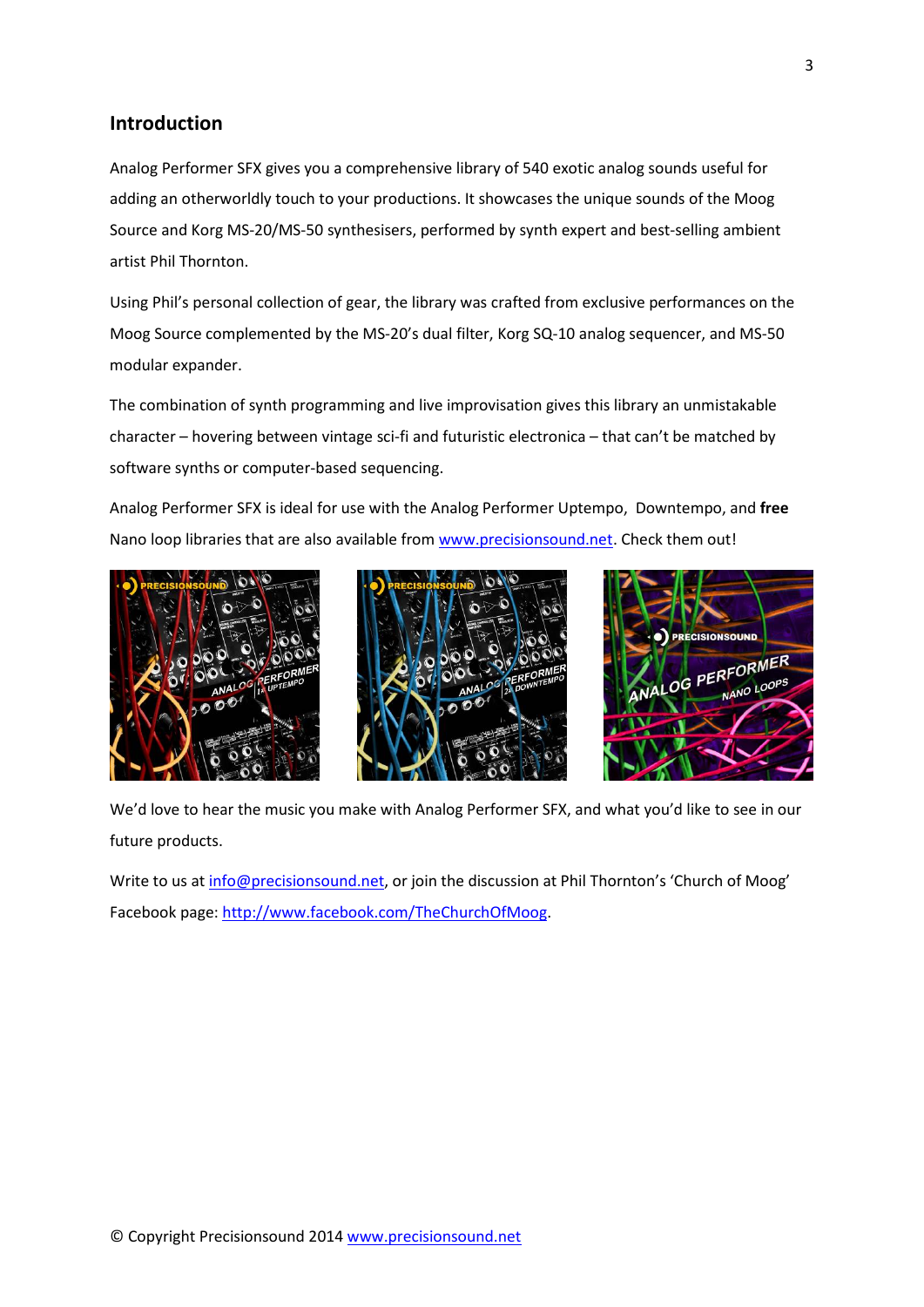### <span id="page-3-0"></span>**Content Overview**

Analog Performer SFX contains two top-level folders: **Raw Synth** and **Hybrid**.

The **Raw Synth** folder contains 385 sounds edited directly from original performances by Phil Thornton. His analog synths sound great as they are, so we've applied only very light equalisation and filtering to these sounds. The **Hybrid** folder contains 155 sounds remixed by sound designer Iain Morland from the raw sounds, and featuring transformative post-processing.

You'll find that both the **Raw Synth** and **Hybrid** sounds work well as production-ready effects, or as source material for further creative treatment. All the sounds are in stereo, so you can create new effects by mixing and matching the channels from existing sounds.

The **Raw Synth** and **Hybrid** folders contain subcategories that are both inspirational and informative, to help you navigate the library quickly and find the sounds you need. In some cases we've further divided sounds by duration or frequency.

The complete folder tree is shown overleaf. The number of sounds in each folder are shown in parentheses.

Individual files are named sequentially by category, such as Alarm\_01.wav, AlienBirdcall\_01.wav, and so on.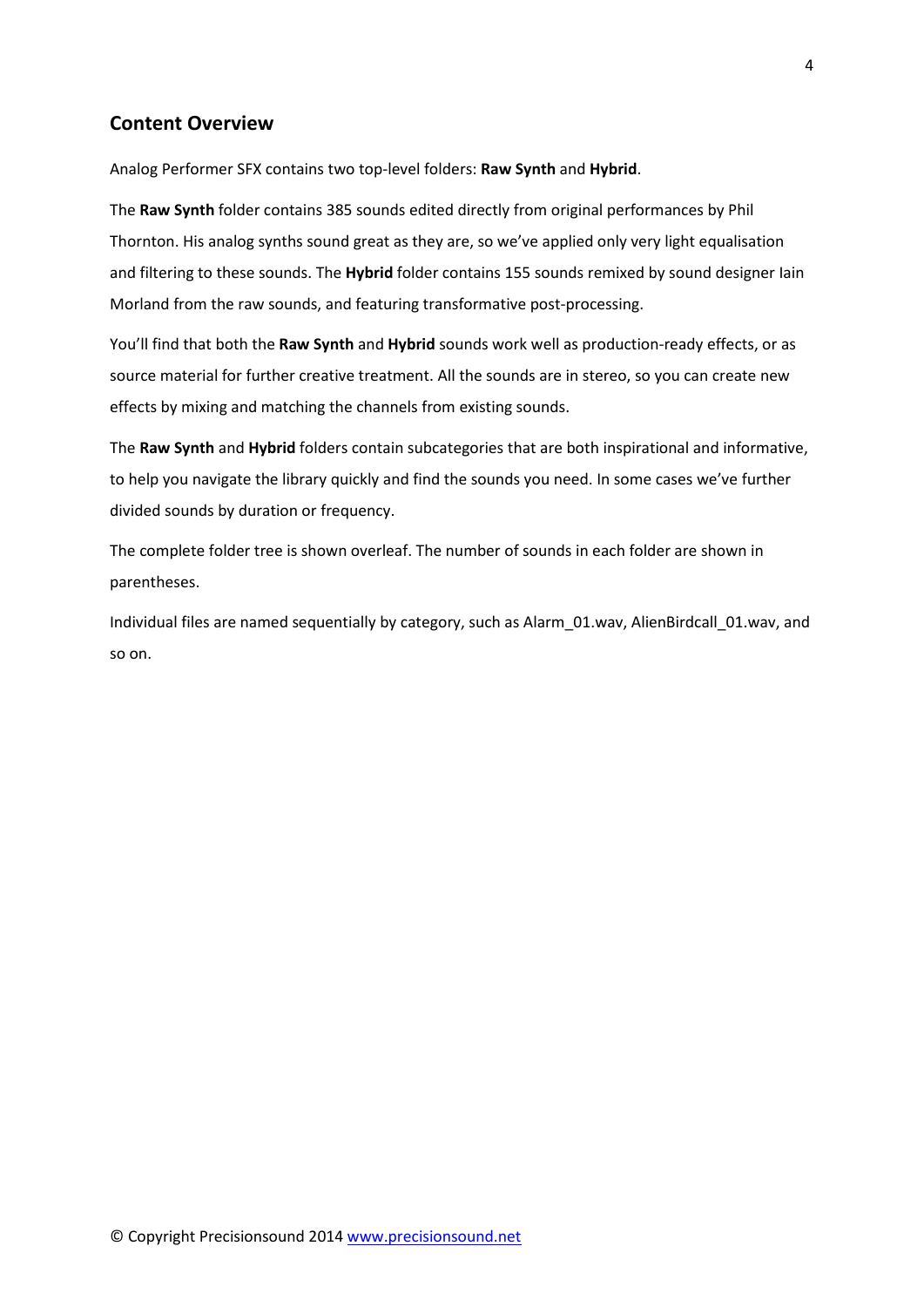### <span id="page-4-0"></span>**Sound List**

**Raw Synth** Alarms (9) Alien Birdcalls (10) Banshee Attacks (15) Bubbles (11) Crickets Sequence (9) Crusty Zaps (13) Cyber Transmissions (7) Data Squirts (11) Glitchy Circuits Circuit 1 (6) Circuit 2 (4) Circuit 3 (5) Circuit 4 (8) Circuit 5 (6) Circuit 6 (4) Circuit 7 (6) Circuit 8 (9) Happy Cyborg Sequence (16) Harmonic Ripples (5) Laughing Droid Sequence High (12) Low (9) Layered Glissandos (13) Noise Strikes (7) Resonant Rips (4) Rising Ripples (12) Robot Chatter Long (11) Medium (11) Short (8) Sequences Extended (11) Sequences Fast (8) Sequences Medium (12) Sequences Short (14) Sequences Tiny (17) Singing Modems (5) Small Blips (19) Squelchy (6) Teleportation (6) Tonal Sweeps (7) Tones Evolving (6) Tones Sustained (14) Unstable Sequence (8) Whistling Android Sequence (11)

### **Hybrid** Abstract Washes Long (10) Short (8) Ambient Electronics (9) Blips Complex (11) Blips Simple (12) Bursts (7) Electric Textures (7) Metallic (7) Music Machines (12) Organic (16) Risers (16) Shuttle Console (10) Strikes (14)

Sweeps (16)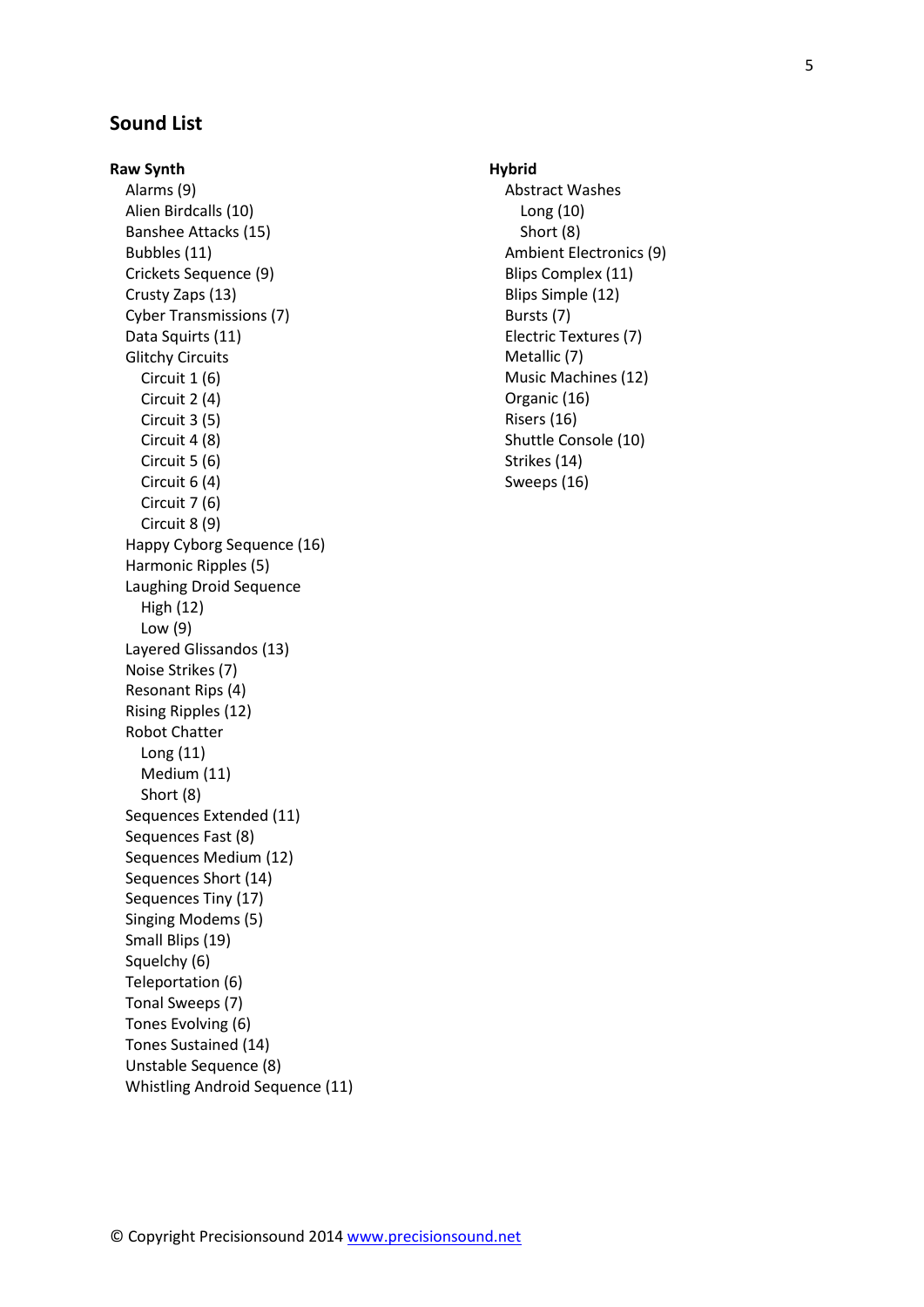### <span id="page-5-0"></span>**Production Notes By Phil Thornton**

#### *Equipment list*

Moog Source synthesiser Korg MS-20 synthesiser Korg MS-50 synthesiser Korg SQ-10 analog sequencer Korg Monotron delay Korg WS1 synthesiser



#### *Equipment set up*

Many of the performances in this library were created by

making creative use of the unique tactile control offered by the weighted, free-spinning data entry wheel on the Moog Source synthesiser.

For example, when the data entry wheel is used to control the playback speed of the on-board sequencer in tandem with the modulation wheel, many organic-sounding results are possible! This type of performance has been a favourite 'source' (pun intended) of inspiration since I first discovered the possibilities back in 1981 when I purchased the Moog Source.

The technique was also used to good effect in Analog Performer SFX as a control voltage for driving the Korg system – for instance, as an analog sequencer speed control, filter control, and so on.

I recently had the Moog serviced and tuned. There were many non-standard options available as a result. One notable decision was to allow the spread of Oscillator 2 to be slightly narrower than Oscillator 1; the result is a very nice variation in the way the Oscillators 'beat' against each other across the keyboard. This is different from a 'perfectly' tuned keyboard where the beating effect would be consistent on all notes.

Another tuning tweak that the engineer made on my behalf was a non-standard interval on the pitch wheel, allowing the instrument to be tuned down a full octave from standard.

#### *Modular patching*

The MS-20's dual filters were controlled from a large variety of sources on this project – the SQ-10 analog sequencer, Moog real time sequencer and performance, voltage controlled Low Frequency Oscillator (with control input from envelope generators, sequencers, other LFOs, and so on). And of course I used all the usual performance controls too – keyboard, foot pedals, mod wheel, control panel knobs, and so on.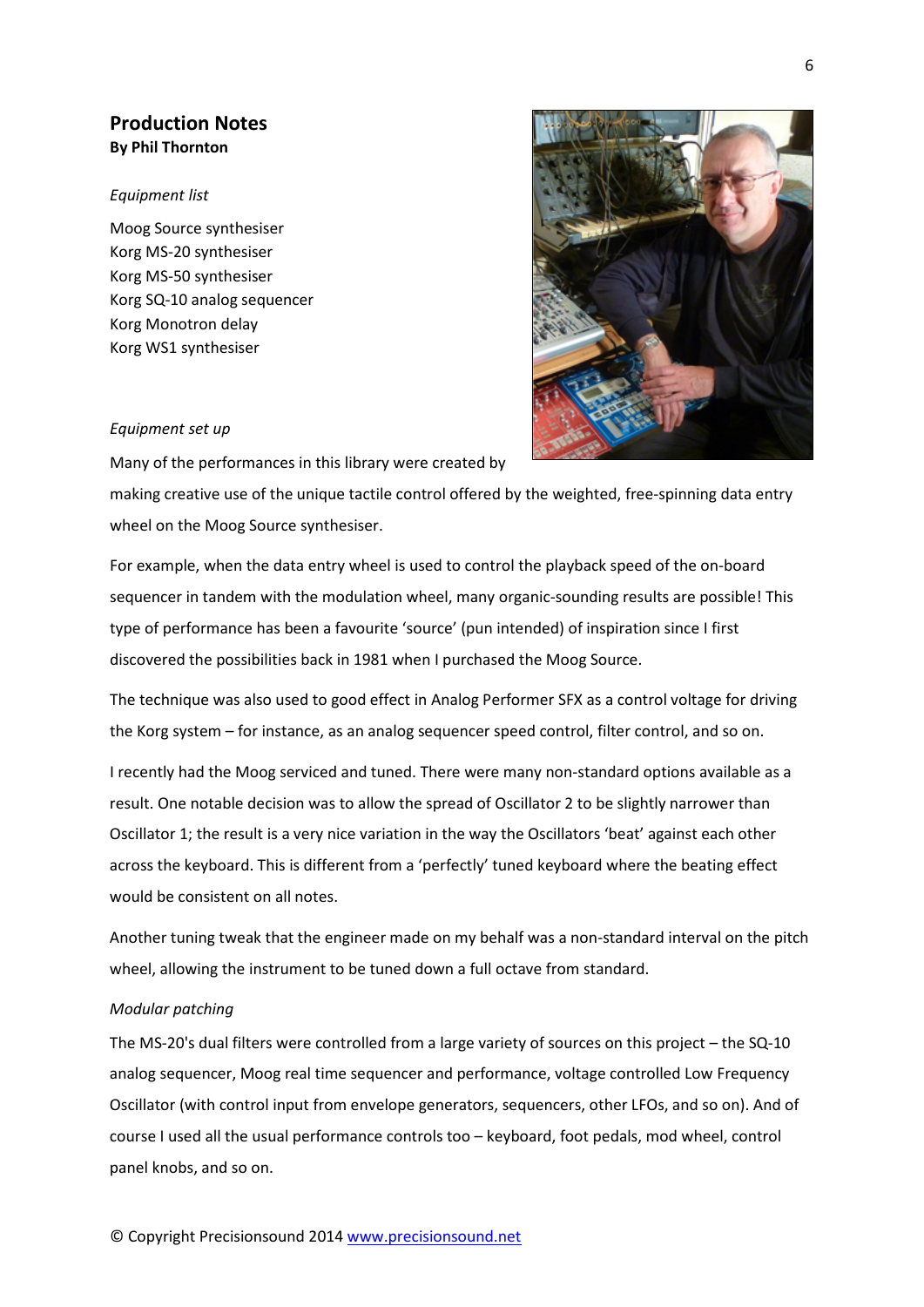Some patches also involved taking the audio output from the Moog and Wavestation and passing the signal back through the MS20's filters!

#### *The Moog Source*

The Source is often acclaimed as one of the best sounding Moogs ever made – second only to the legendary MiniMoog Model D. Designed to be a cost-effective replacement for the Mini, 7000 units were produced between 1981 and 1985. The signal path follows the standard analog synth layout and consists of two oscillators, a modulation generator, a low pass filter and 2 ADSR envelopes.

The Source was the first Moog to feature digital control of all the analog parameters, allowing 16 patches to be saved, as well as two real-time sequencers (2x88 events), a patch sequencer, sample and hold, and a rather eccentric 'arpeggiator' – actually a rather fun 24-step sequencer programmed by playing notes in 'live', and looping by returning to the start note!

The above digital functions are now regarded as being very basic. However, as is often the case with technical limitations, this facilitates some interesting creative opportunities.



For example, the sequencers record via real-time note entry, and on the early models could not be synced to an external source, which makes them almost unusable for conventional applications. Ironically the lack of synchronisation is a very useful tool for creating organic sounding ripple-type textures, and so on – something that is now quite laborious to achieve on a modern computer DAW. Complex experimental sounds can be created by

overdubbing program changes onto the sequences and then controlling playback speed, filter cut-off,

resonance, and so on, live during playback. The resulting effects are still today unique in character. Another example is the above mentioned 'arpeggiator' which, when combined with a suitable playing technique, can create exotic performances with fast trills and runs appearing between played notes.

Unlike most modern synths, the method of controlling parameters is by the use of a free-spinning weighted control wheel, which has a very tactile feel. Because all the analog parameters have their own dedicated buttons on the control panel, programming and performance is fast and intuitive in a way that is difficult to appreciate unless you are actually playing the instrument. (The Source is often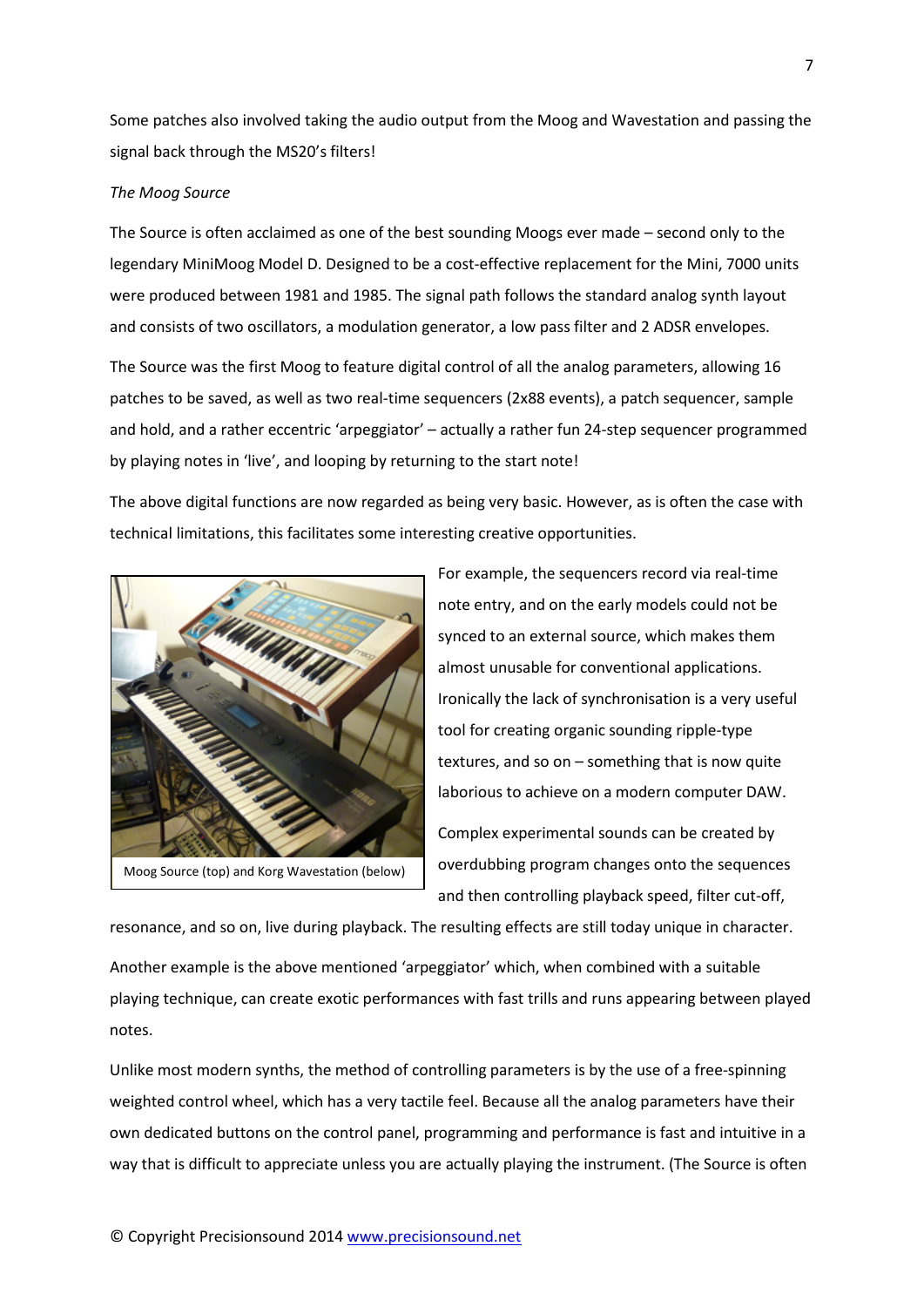unfairly criticised for this 'parameter access' system, which on paper looks like the same kind of nightmare as a DX7!)

#### *Korg MS-20 and MS-50*

The MS series was produced originally from 1978 to 1983. The MS-20 was one of the most popular monophonic analog synths ever made. In contrast to the widely acclaimed sound of the Moog, the

Korg sound is much more 'brittle' or 'cutting'. Just as unique in its own way, this sonic characteristic has recently been gaining popularity partly due to its ability to fit more easily into a crowded mix.

The MS-20 is a fully analog synthesiser, with each module hardwired in a fairly conventional configuration. An extensive patch bay allows this architecture to be customised and tapped into for integration with the MS-50, SQ-10, etc. Features include an external signal processor, pitch to voltage converter, two oscillators, HADSR and DAR envelope generators, a modulation generator, sample and hold, and white and pink noise generators.



Most importantly it also features two voltage-controlled filters – low pass and high pass, 12dB rolloff. Both filters go into self-oscillation with high resonance settings. This is, I believe, at the heart of what makes this synth produce such unique sounds!

The MS-50 is a fully modular analog synthesiser featuring a single oscillator, low pass filter, ADSR and HDAR envelope generators, two voltage-controlled amplifiers, sample and hold, noise generator, inverter, integrator, divider, ring modulator, and a very useful voltage controlled modulator. For this project, the filter was not used on the MS-50, because the dual filter sound of the MS-20 is more interesting by comparison.

#### *Korg Wavestation WS1*

This is a digital PCM-based wavetable/vector polyphonic synthesiser. It was used for some thick, evolving pad-type sounds.

#### *Korg Monotron delay*

This is a very basic analog synthesiser that features an audio input and a very dirty sounding delay effect, which I used to process the above Wavestation performances.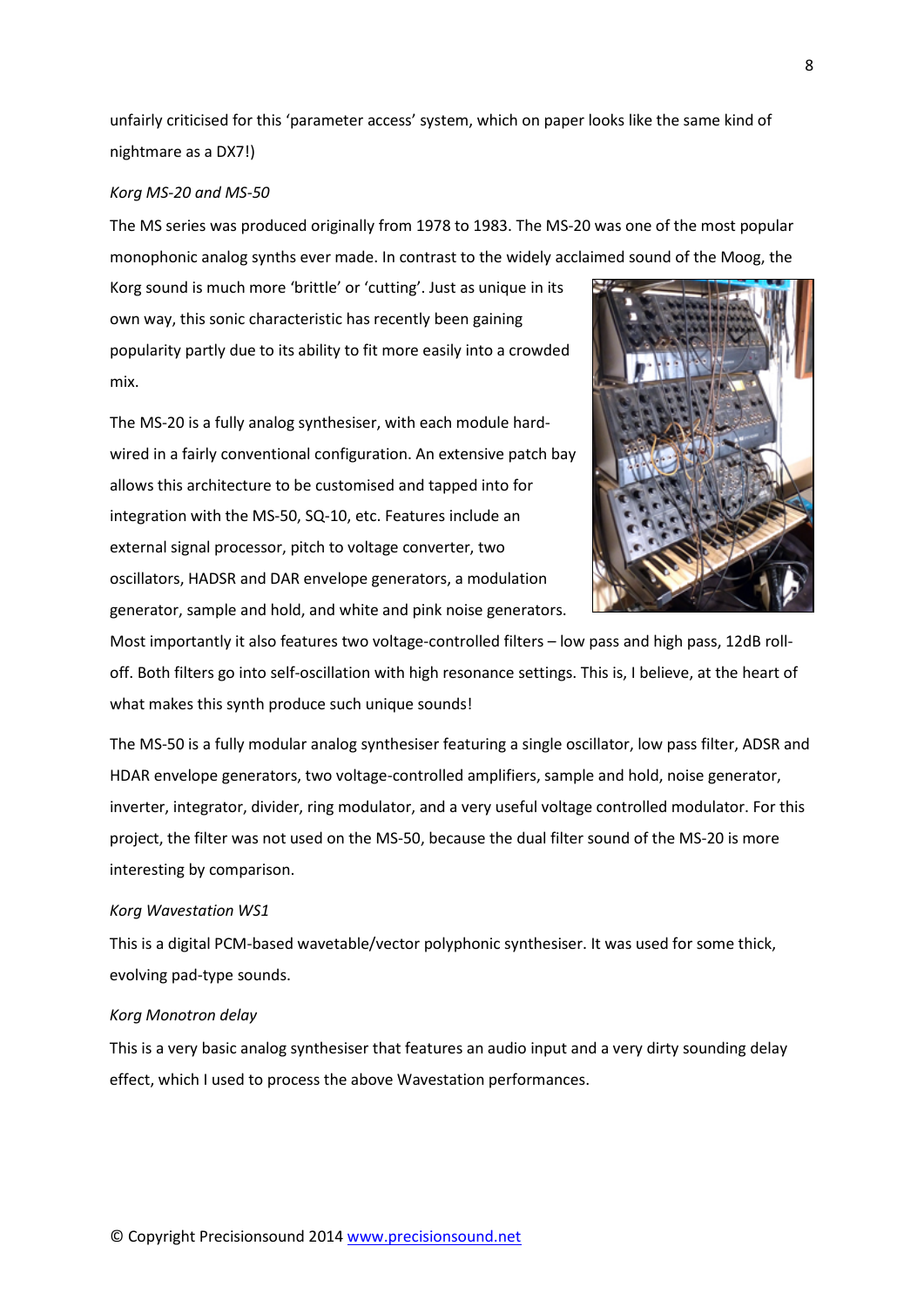### <span id="page-8-0"></span>**About Us**

#### *Phil Thornton*

A keen sorcerer of sonic visions, Phil has written and produced over thirty solo albums – with worldwide sales of over two million CDs – since beginning his musical odyssey in the early '80s with the group 'Expandis' (a unique artists' collective, best known for their innovative use of electronic sound).

Phil's production credits include the 'Buddha Experience' bestselling chill-out series, as well as many collaborations with



artists such as Sinéad O'Connor, Arthur Brown, Gordon Giltrap, Earthdance Music, and Hossam Ramzy.

For more information on Phil, visit:

[www.philthornton.com](http://www.philthornton.com/)

[www.expandis.co.uk](http://www.expandis.co.uk/)



#### *Iain Morland*

Iain Morland is a sound designer, programmer, and audio editor. His credits for Precisionsound include the virtual instrument Hybrid Factory and the sound effect libraries Astrosphere, Biosphere, Exosphere, Mechosphere, and Sonic Laboratory. For more information on Iain, visit:

[www.iainmorland.net](http://www.iainmorland.net/)

### <span id="page-8-1"></span>**Credits**

Synth programming and performances: Phil Thornton

Audio editing and hybrid sound design: Iain Morland

Manual: Phil Thornton and Iain Morland

Photography: Nick Dyer

Artwork: Lars Westin